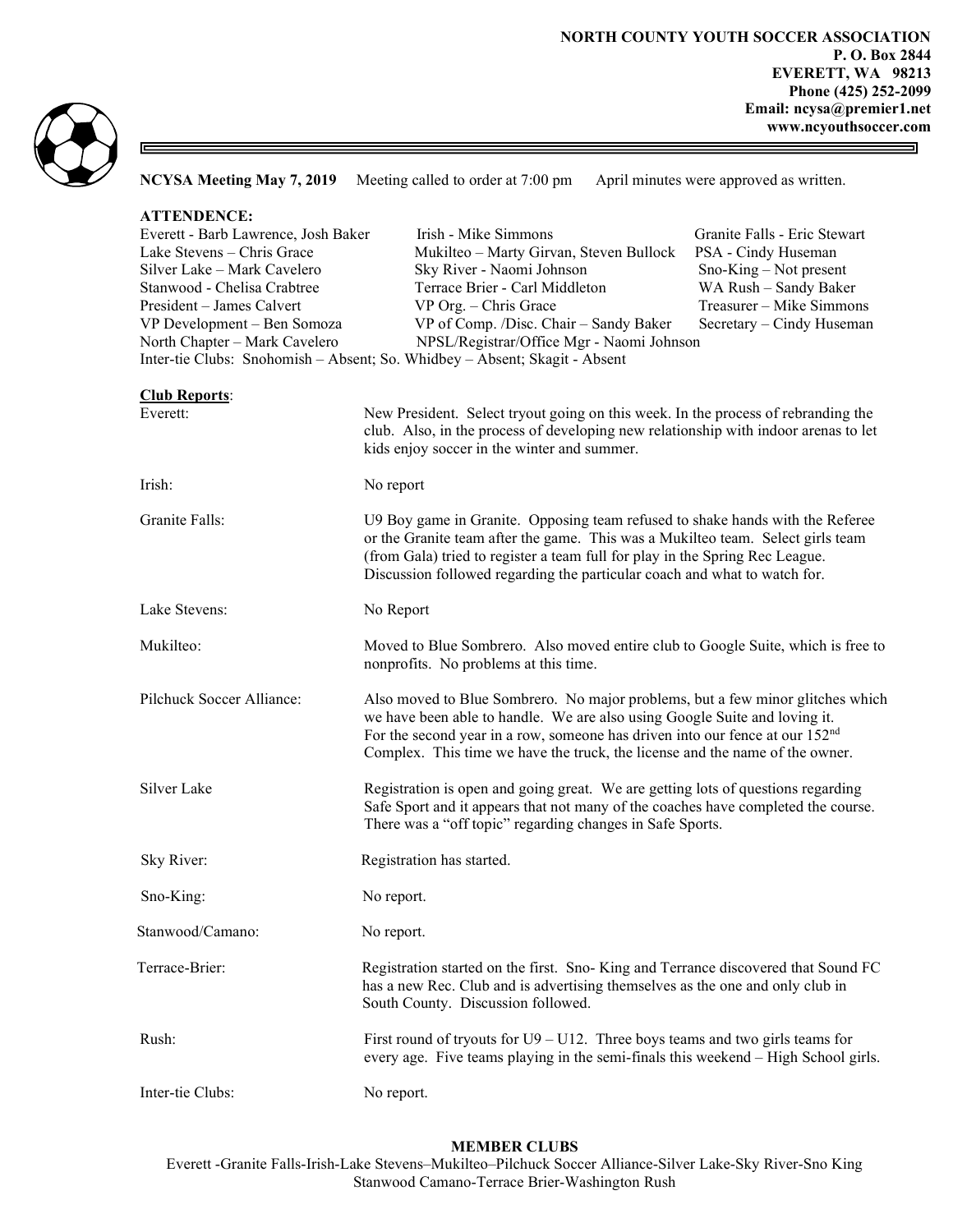NCYSA Board Meeting May 7, 2019 Page 2

| North Chapter:                        | As report last month, we were looking to add two officers, but one of our officers<br>moved, so no longer looking to add more officers. We will stay with what we<br>currently have.<br>They are discussing bringing back Chapter Meeting monthly (one hour) and if<br>attend we would increase the per game payment by 50 cents to a dollar. Referees<br>can learn a lot by attending these meeting and discussing issues with other referees.<br>Referees stopped attending when we went to direct deposit.<br>Discussion followed:<br>1. Paying them is not the answer.<br>2.<br>Giving a higher ranking to those who attend meetings. Reduce ranking for<br>those who don't attend games.<br>Stop Direct Payments.<br>3.<br>Attend Chapter meetings and you get paid week one and week three. If<br>4.<br>you don't attend, you get paid week three. Still paying Direct Deposit. |
|---------------------------------------|---------------------------------------------------------------------------------------------------------------------------------------------------------------------------------------------------------------------------------------------------------------------------------------------------------------------------------------------------------------------------------------------------------------------------------------------------------------------------------------------------------------------------------------------------------------------------------------------------------------------------------------------------------------------------------------------------------------------------------------------------------------------------------------------------------------------------------------------------------------------------------------|
|                                       | Please take this back to your clubs and see if there have any input.                                                                                                                                                                                                                                                                                                                                                                                                                                                                                                                                                                                                                                                                                                                                                                                                                  |
| Office/NPSL:                          | Report is attached.<br>State is trying to streamline how you upload these certificates into Affinity. There<br>are three certificates: Safe Sport, the Concussion protocol and the Cardiac Arrest<br>protocol.                                                                                                                                                                                                                                                                                                                                                                                                                                                                                                                                                                                                                                                                        |
|                                       | RMAs expire on June 30, 2019 and everyone needs to apply for a new one ASAP.                                                                                                                                                                                                                                                                                                                                                                                                                                                                                                                                                                                                                                                                                                                                                                                                          |
|                                       | Volunteers just have to do Safe Sports. If you have a coach that has been removed<br>mid-game, a parent can step up to finish the game with the kids and that parent does<br>not have to SafeSport certified.                                                                                                                                                                                                                                                                                                                                                                                                                                                                                                                                                                                                                                                                         |
|                                       | It was discussed that if a coach doesn't have an RMA, it is not the referee's<br>responsibility to deal with this issue.                                                                                                                                                                                                                                                                                                                                                                                                                                                                                                                                                                                                                                                                                                                                                              |
|                                       | US Youth Soccer is asking that their badge go on all uniforms. Only a few clubs<br>have asked for the art work. This will cost most clubs more money to have this<br>badge added.                                                                                                                                                                                                                                                                                                                                                                                                                                                                                                                                                                                                                                                                                                     |
|                                       | Please let Naomi or James know if there is anything you want to have James bring<br>up at the AGM. Talking points"<br>Where are we with Safe Sports.<br>1.<br>Give up a sample of an emergency action plan.<br>2.                                                                                                                                                                                                                                                                                                                                                                                                                                                                                                                                                                                                                                                                     |
|                                       | Registrar's meeting is May 21 <sup>st</sup> .<br>Affinity training in North County office on June 7 <sup>th</sup> at 6:30pm.                                                                                                                                                                                                                                                                                                                                                                                                                                                                                                                                                                                                                                                                                                                                                          |
| <b>Officer Reports:</b><br>President: | James will be attending the Annual General Meeting May 18th. There are two things<br>we get to do as an association.<br>1. Vote in Board Members. Only one is running for election, Greg<br>Sombrano, James thinks he is originally from this area, but now lives in<br>Yakima.<br>Vote on player fees (happen earlier this year).<br>2.                                                                                                                                                                                                                                                                                                                                                                                                                                                                                                                                              |
| VP Competition:                       | No report                                                                                                                                                                                                                                                                                                                                                                                                                                                                                                                                                                                                                                                                                                                                                                                                                                                                             |
| VP Organization:                      | No report.                                                                                                                                                                                                                                                                                                                                                                                                                                                                                                                                                                                                                                                                                                                                                                                                                                                                            |